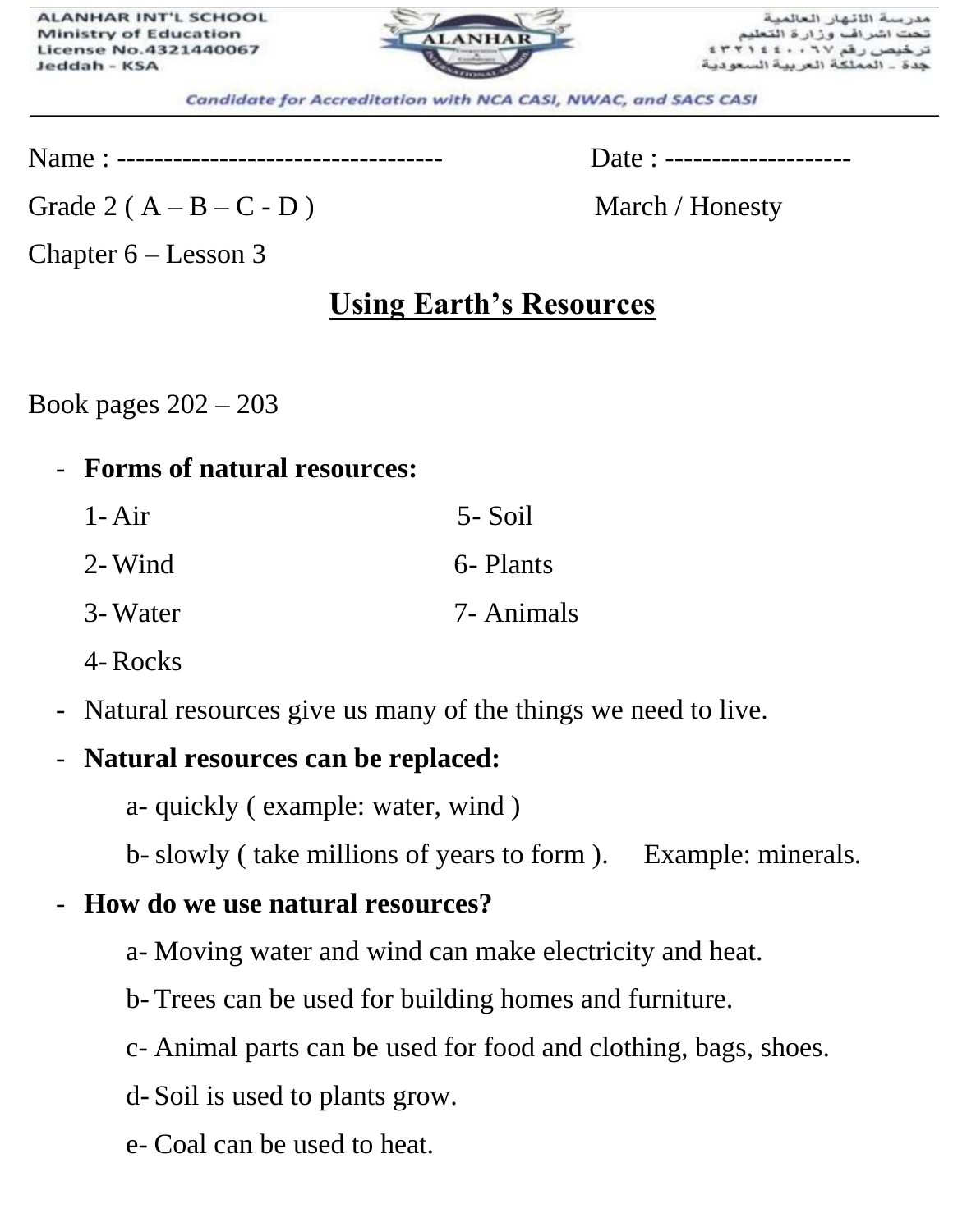Book pages 204 – 205

- **Pollution:** is anything that makes water, air, or land dirty.
- **Air pollution** make by factories and cars.
- **Water pollution** make by oil spills and garbage.
- **Land pollution** make by garbage.
- People can help to stop pollution.

Example: a- put trash in garbage cans.

b-ride bikes

Book pages 206 – 207

- **How can we save Earth's resources?**
	- 1- **Reduce** to use less things.
	- 2- **Reuse** to use something again.
	- 3- **Recycle** to make something new from old things.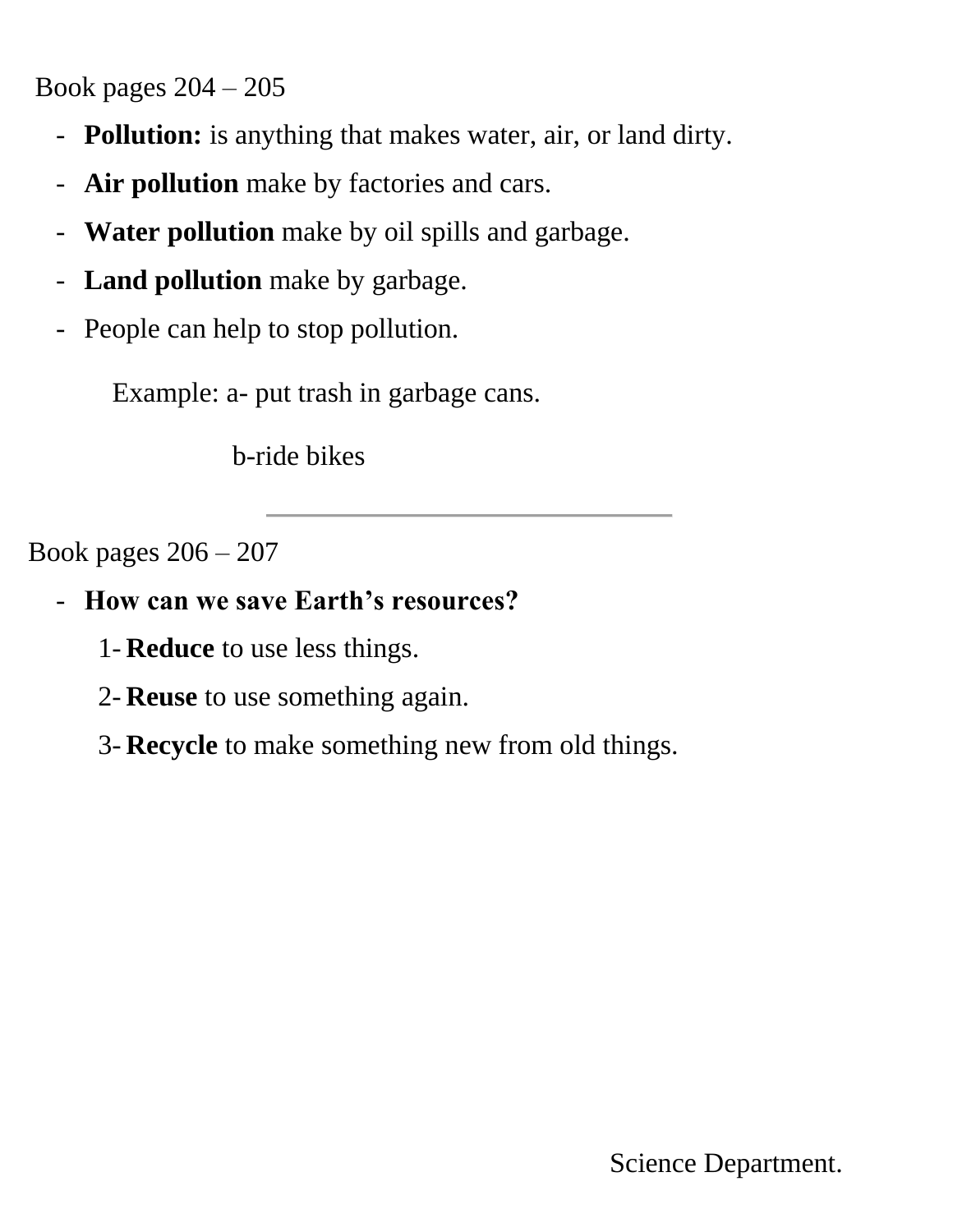

مدرسة الللهار العالمية تحت اشراف وزارة التعليم ، رفع ۲۱ ۰ ۰ ۰ ۱ ؛ ۱ المملكة العربيا

Candidate for Accreditation with NCA CASI, NWAC, and SACS CASI

Name : ----------------------------------- Date : --------------------

Grade 2 ( $A - B - C - D$ ) March / Honesty

Chapter 7 – Lesson 1

# **Weather**

Book pages 224 – 225

#### **1- What is weather ?**

-Weather is what it feels like outside.

-Words that describe weather: sunny, rainy, snowy day.

### **2- What is temperature?**

-Temperature describes how hot or cold something is.

-We can measure the temperature with a thermometer.

### **3- What is precipitation?**

-Precipitation is water that falls to Earth from clouds.

# **4- Kinds of precipitation:**

- a- Rain
- b- Snow
- c- Sleet
- d- Hail: is a chunk of ice that fall from thunderclouds.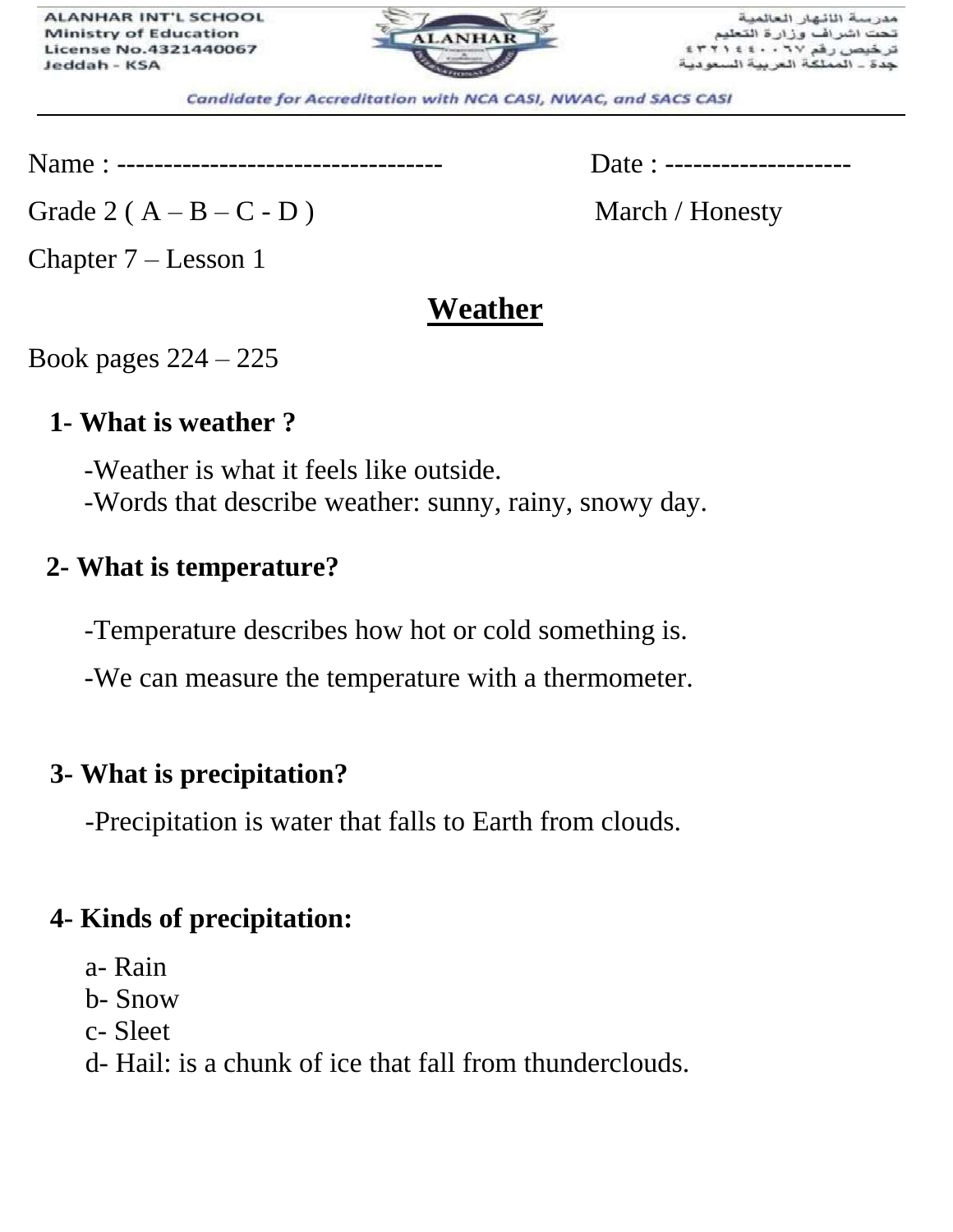## **5- How can we measure snow and rain?**

-Snow can be measured with a ruler.

-Rain can be measured with a rain gauge.

Book pages 226 – 227

# **1- What is wind ?**

a- Wind: is air that moves around Earth, can be strong or light.

# **2- How can we measure wind?**

 -We can measure wind with a wind sock, that points in the direction the wind is blowing.

# **3- How can we measure wind's speed?**

-Anemometer: is a tool that measures the wind's speed.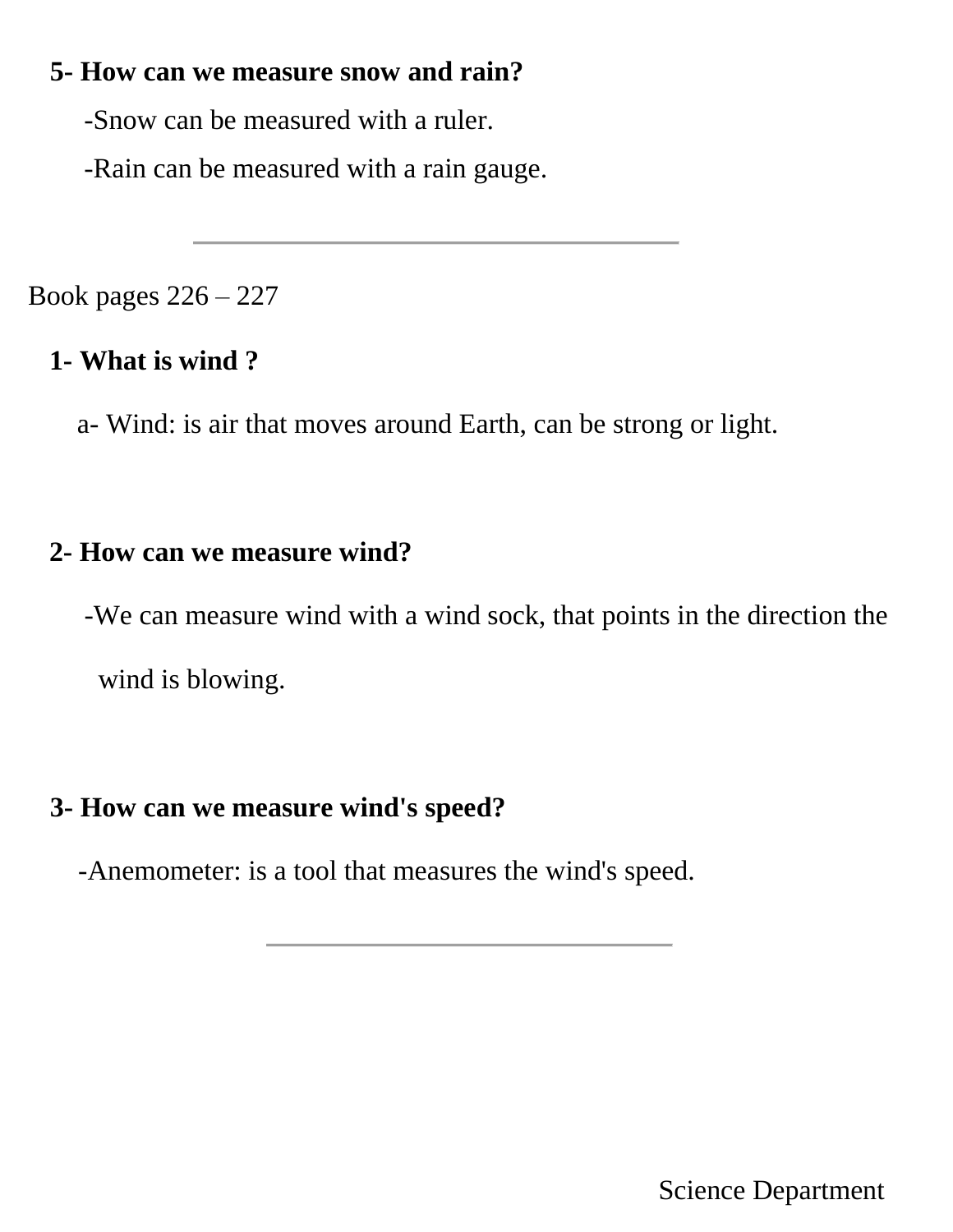

مدرسة الللهار العالمية تحت اشراف وزارة التعليم<br>ترخيص رفم ٢٧٠٠٤ : ٢٣٢١٤٤ حدة \_ المملكة العربية السعودية

Candidate for Accreditation with NCA CASI, NWAC, and SACS CASI

Date : ---------------------

Grade 2 ( $A - B - C - D$ )

March / Honesty

# **Science Worksheet 1**

# **Using Earth's Resources**

Use your book to help you fill in the blanks.

#### How do we use natural resources?

I. People use air, wind, water, rocks, and soil as

every day.

- 2. Earth can quickly \_\_\_\_\_\_\_\_\_\_\_\_\_\_\_\_\_\_\_\_\_ resources such as water and wind.
- 3. Other resources, such as \_\_\_\_\_\_\_\_\_\_\_\_, can not be made quickly by Earth.

#### Why should we care for Earth's resources?

- 4. It is important to care for Earth's water, and air.
- 5. Pollution can harm living and things such as plants, animals, and people.
- and land dirty.
- 7. To stop land pollution, people can clean up the

they leave behind.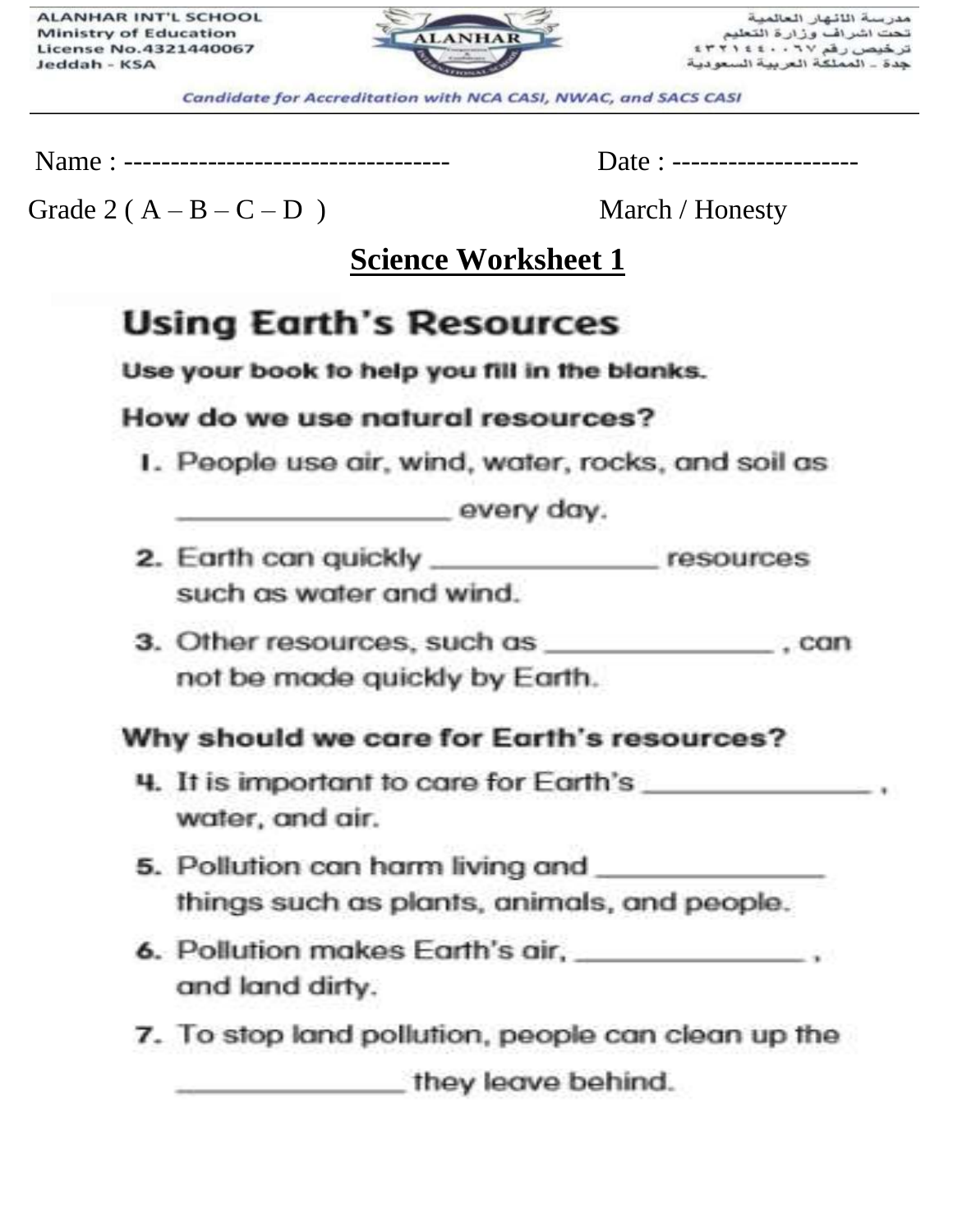# How can we save Earth's resources?

- 8. People can help to \_\_\_\_\_\_\_\_\_\_\_\_\_ Earth's resources.
- reuse, and recycle.
- 10. When people \_\_\_\_\_\_\_\_\_\_\_\_\_\_\_\_, they cut back on how much they use a resource.
- II. When people \_\_\_\_\_\_\_\_\_\_\_\_\_\_\_ something, they use it again, often in a new way.
- 12. When people \_\_\_\_\_\_\_\_\_\_\_\_\_\_\_\_ glass, paper, and cans, they make new things out of them and reduce litter.

Science Department.